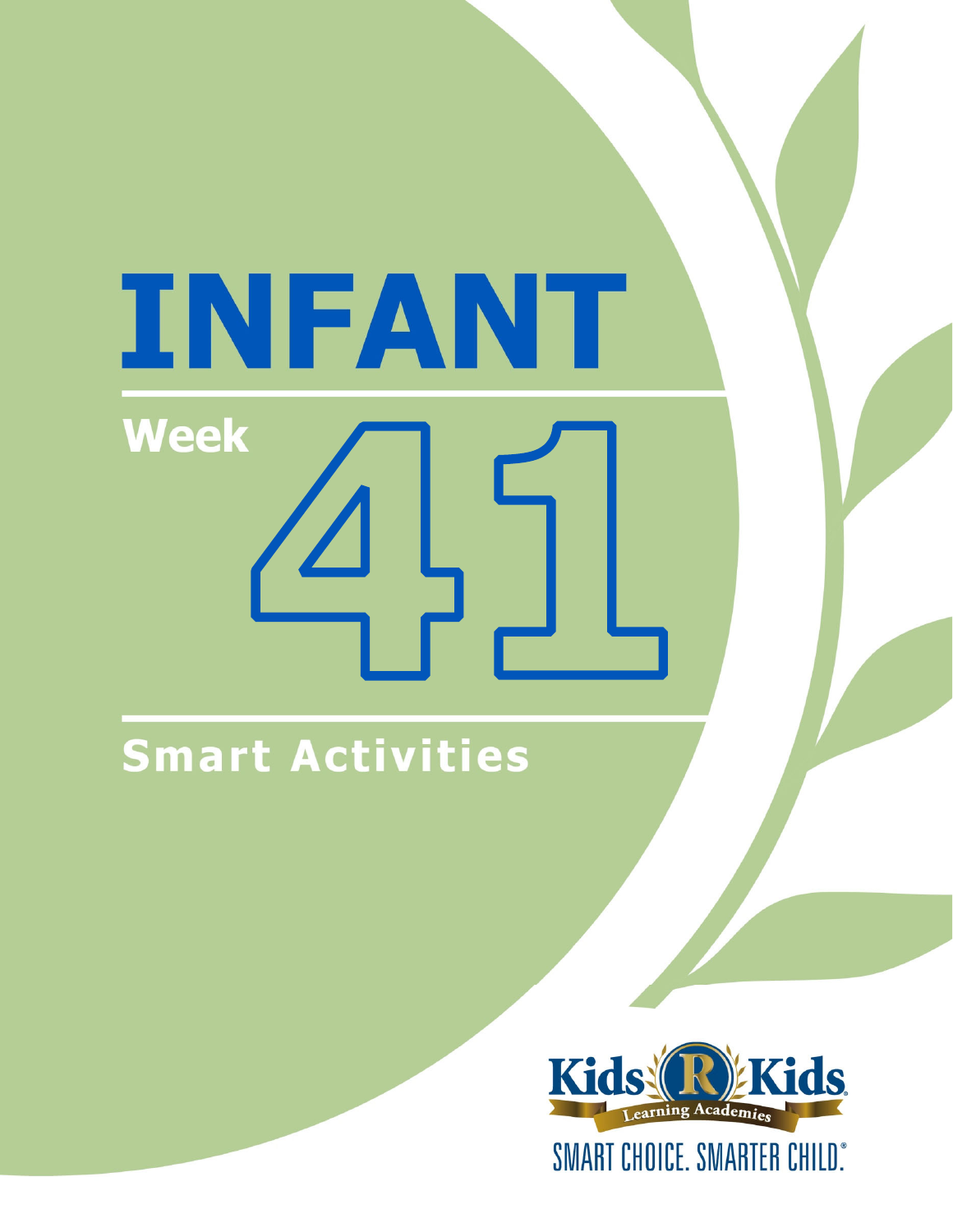# Day 1 **Week 41**

#### **Snowball Throw**

#### **Materials:** white paper

**Preparation:** Squeeze the paper in a ball. **Instructions:** 

- 1. Hold your baby and say, "We are going to throw the paper snowball?"
- 2. Encourage your baby to throw the paper snowball. Assist and modify as needed.
- 3. Repeat as your baby acts on an object to make it move.



#### **Snow Snow**

**Materials:** internet access, website: https://youtu.be/\_cu3SOLgxN8

**Preparation:** Preview video.

#### **Instructions:**

- **IRCDS.//YOULLI.DE/\_CUSSOLGANO**<br>**Preparation:** Preview video.<br>**Instructions:**<br>1. Enjoy this snow song as your baby responds to music.
- 2. Repeat as interest remains.
- 3. Encourage and praise all responses.



#### **Winter Collage**

**Materials:** magazines, paper, scissors, glue **Preparation:** Cut out items you see in the winter.

#### **Instructions:**

- 1. Hold your baby and say, "We are going to make a winter collage."
- 2. Assist your baby with gluing the pictures on the paper.
- 3. Encourage and praise all response as your baby completes an art activity.



#### **Sign Language "Mom"**

#### **Instructions:**

Touch your thumb of your dominate hand to chin using open five fingers in the number 5 formation. (Wiggling fingers slightly is optional.)



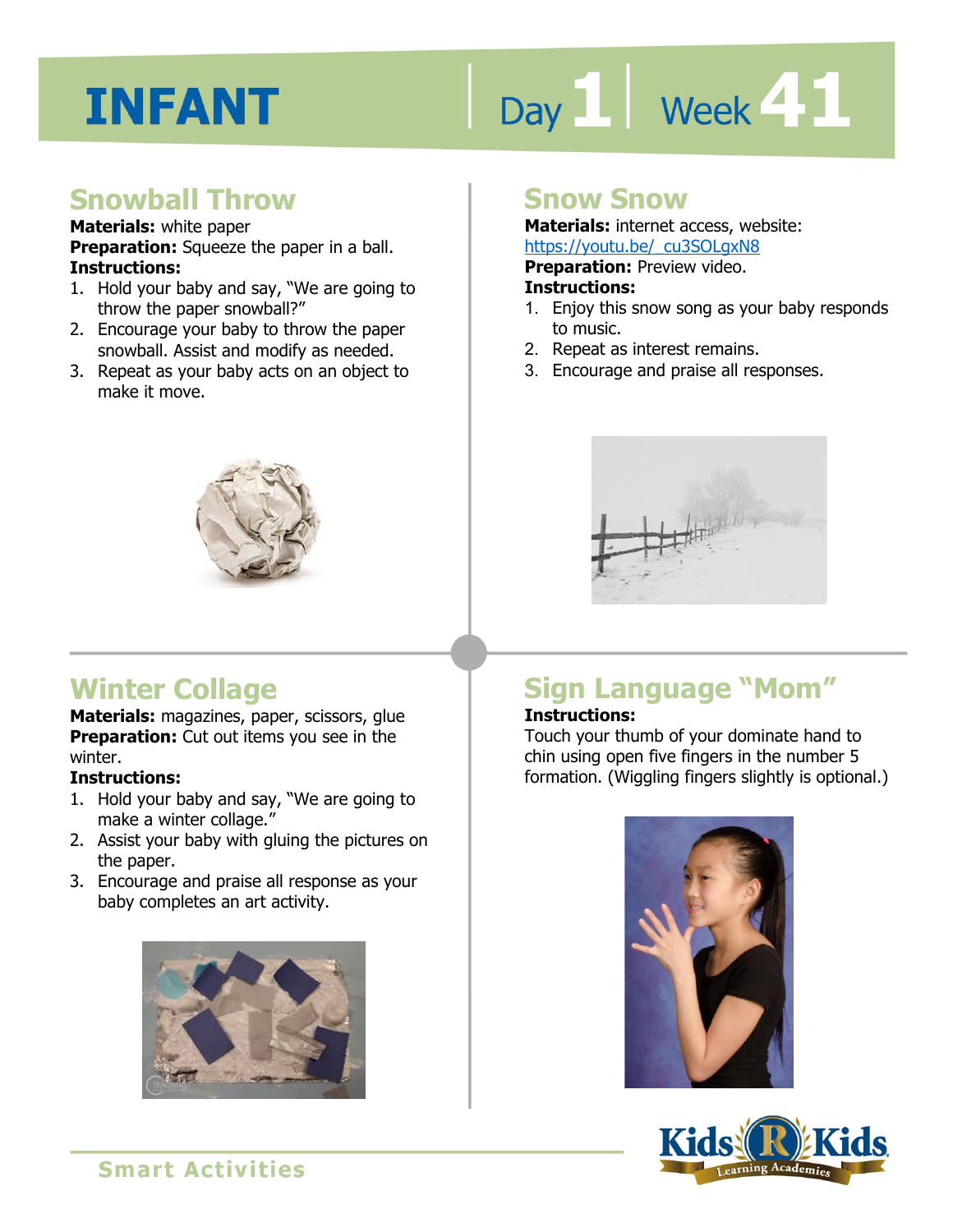# Day 2 **Week 41**

#### **Snow Globe**

#### **Materials:** snow globe **Instructions:**

- 1. Hold your baby and say, "This is a snow globe."
- 2. Shake the snow globe and talk about what happens when the artificial snow settles.
- 3. Repeat as your baby use his/her senses to observe the snow globe.



#### **Cold Like Winter**

#### **Materials:** small cloth

**Preparation:** Place cloth in the freezer until it gets cold.

#### **Instructions:**

- 1. Hold your baby and say, "We are going to feel something cold."
- 2. Assist your baby with touching the cold cloth for just 1-2 seconds at a time.
- 3. Encourage and praise all responses as your baby reacts to the cold cloth.



#### **Shake Out**

**Materials:** internet access, website: https://youtu.be/DiYUDiwyGvI

**Preparation: Preview video.** 

#### **Instructions:**

- **IRCDS.//YOUGLI.DE/DITODIWYGVI<br><b>Preparation:** Preview video.<br>1. Enjoy the many snow globes in the video.
- 2. Talk with your baby about the view inside the snow globes.
- 3. Encourage and praise all responses.



#### **Sign Language "Mom"**

#### **Instructions:**

Touch your thumb of your dominate hand to chin using open five fingers in the number 5 formation. (Wiggling fingers slightly is optional.)



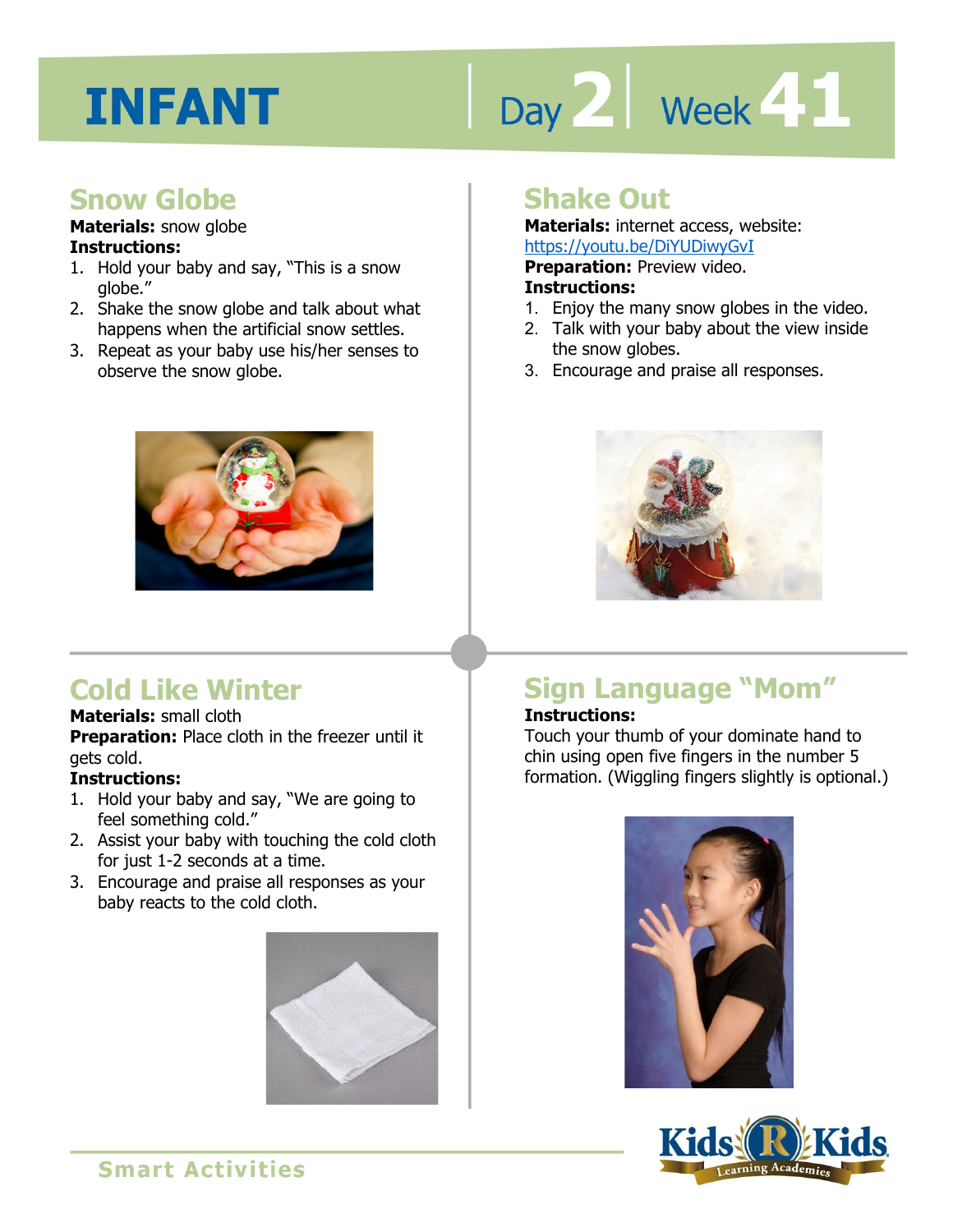# Day 3 | Week 41

#### **Big and Small**

#### **Materials:** white paper

**Preparation:** Make big and small paper snowballs.

#### **Instructions:**

- 1. Hold your baby and say, "Look at the big and small paper snowballs"
- 2. Encourage your baby to play with the snowballs. Talk about the different sizes. Modify and assist as needed.
- 3. Repeat as your baby plays with the various size snowballs.



#### **Snow**

**Materials:** internet access, website: https://youtu.be/cUqIyuP19Ig

**Preparation: Preview video.** 

#### **Instructions:**

- <u>IIIIps.//youtu.be/coqfyur F91g</u><br>**Preparation:** Preview video.<br>**Instructions:**<br>1. Enjoy the read aloud book, *Snow* by Marion Dane Bauer.
- 2. Encourage and praise all responses as your baby shows interest in the book.



#### **Cold Play**

#### **Materials:** shallow dish, cool water

**Preparation:** Pour a small amount of water in the shallow dish.

#### **Instructions:**

- 1. Hold your baby and say, "We are going to feel cold water."
- 2. As your baby engages in play, talk about how winter weather is cold too.
- 3. Encourage and praise all response as your baby use his/her senses to explore the water.



#### **Sign Language "Mom"**

#### **Instructions:**

Touch your thumb of your dominate hand to chin using open five fingers in the number 5 formation. (Wiggling fingers slightly is optional.)



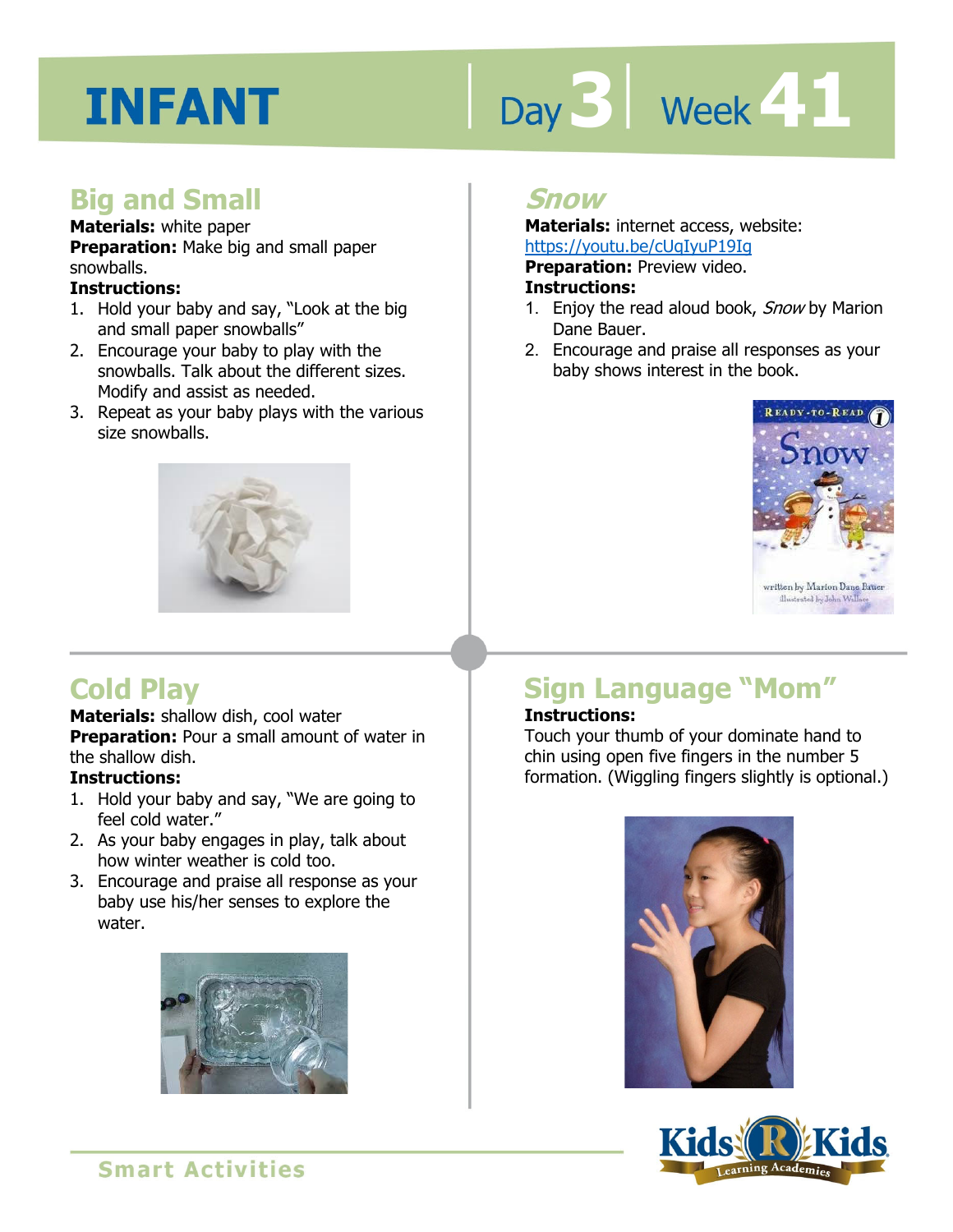## Day 4 **Week 41**

#### **Cotton Ball Fun**

**Materials:** large cotton balls, cardboard tube **Instructions:** 

- 1. Hold your baby and say, "We are going to put the cotton balls in the tube and see what happens"
- 2. Encourage your baby to help with putting the cotton balls in the tube.
- 3. Watch his/her reactions as it comes through the other side. Talk about the process.
- 4. Encourage and praise all responses.



#### **Snowball Socks**

#### **Materials:** whites socks

**Preparation:** Pair the socks to make a ball. **Instructions:** 

- 1. Hold your baby and say, "We are going to pretend theses are snowballs."
- 2. Encourage your baby to roll the socks across the floor.
- 3. Encourage and praise all efforts as your baby develops grasp.



#### **Snow Day!**

**Materials:** internet access, website: https://youtu.be/53EO2dMjNS0

**Preparation:** Preview video.

#### **Instructions:**

- **IRCDS.//YOULG.DE/SSLOZGPIJNS0<br><b>Preparation:** Preview video.<br>**Instructions:**<br>1. Enjoy the read aloud book, *Snow Day* by Candice Ransom. Talk about details of the story.
- 2. Encourage and praise all responses.



#### **Sign Language "Mom"**

#### **Instructions:**

Touch your thumb of your dominate hand to chin using open five fingers in the number 5 formation. (Wiggling fingers slightly is optional.)